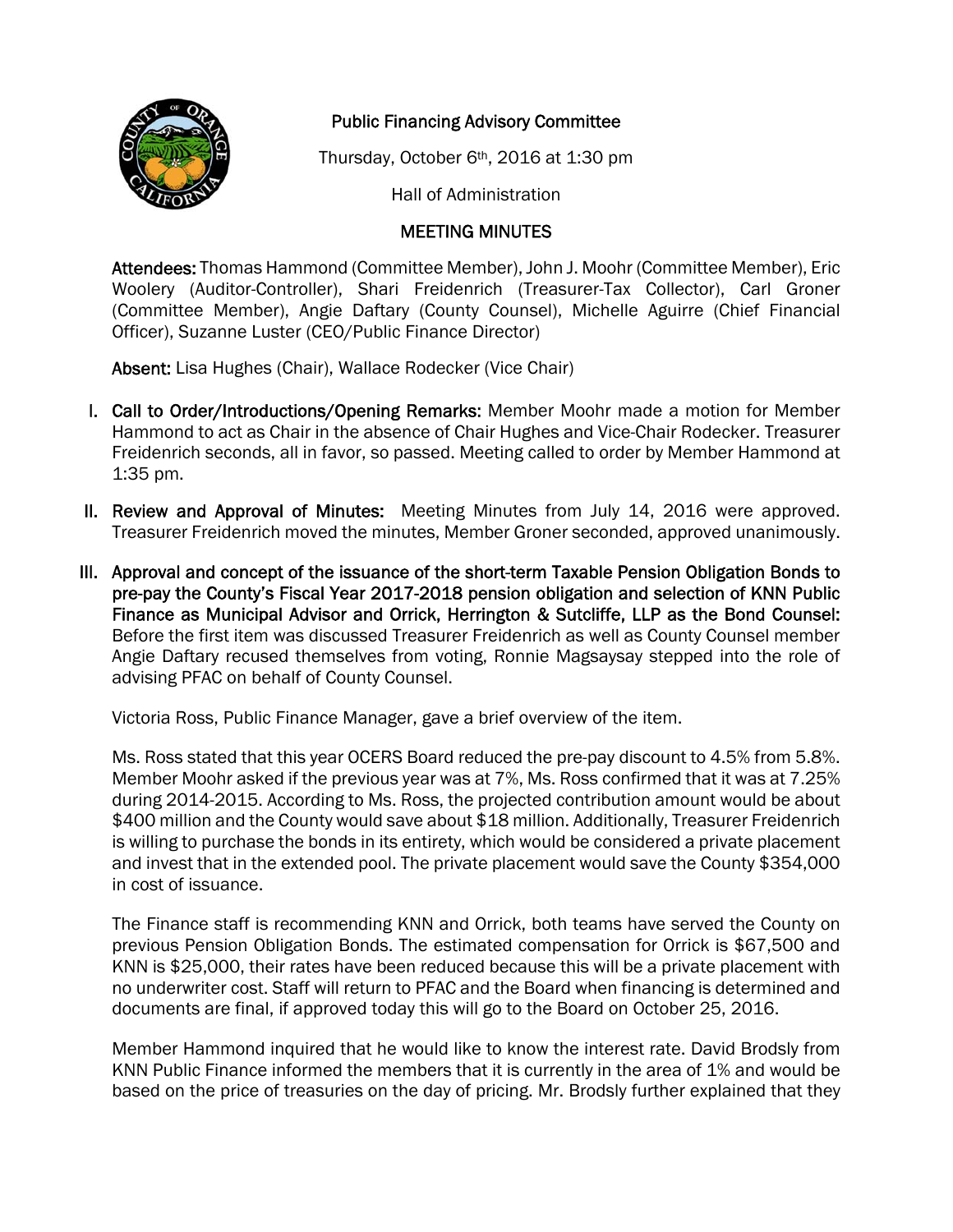look at the historical spreads to treasuries and other similar securities that are trading in primary and secondary market and locking in spreads the day of pricing.

Member Moohr expressed his concern from the once 7.25% rate to the now 4.5% in which Ms. Luster explained that when OCERS originally approached the County about the reduction there was some pushback and discussion but the County believes that this a reasonable rate given OCERS actual rate of return in the past. She further explained that any year in which our discount is greater than the OCERS investment returns is added to the county's unfunded liability, last year's actual rate of return was 0.9%. Mr. Woolery explained that the problem he sees is if OCERS doesn't hit their number that it gets added on to the unfunded pension liability and we have to make up for it later. Ms. Aguirre addressed this by stating that when OCERS came back with the 4.5% she made sure to ask that the number was not too high for those exact same reasons, but OCERS investment officers look at long term returns and that is why they were comfortable with that number. Ms. Aguirre clarified that the 7.25% is the assumed rate of return, which is reviewed by the OCERS board every 3 years. The discount rate associated with the pension pre-payment is reviewed annually. Mr. Woolery asked if last year was a loss and Ms. Freidenrich explained that at 0.9% it is considered flat or break even.

Member Hammond wanted to clarify that the \$18 million won't actually be saved if our pension goes up next year. Treasurer Freidenrich stated that the statement is true but because of the market it could go either way. Member Hammond wanted to know what the County makes from the money that comes into Treasury. Treasurer Freidenrich stated that their yield rate is 0.75 and they do not usually invest in higher yields, however, last year they purchased 40% of the County's POBs.

Member Hammond stated that there are two choices; they can pay \$400 million up front and save \$18 million or they can pay it out every month to OCERS, then asked what the present value is by the payout over 12 months as opposed to upfront. Treasurer Freidenrich said that it would approximate another 75 basis points. Member Hammond added that not doing the financing would be a reasonable option to consider. Ms. Luster agreed that it is an important analysis but what Public Finance is asking for today is approval in concept to provide that analysis and when we come back that analysis will be provided. Also, in more years that not OCERS actual rate of return has exceeded the assumed rate of return and the pre-payment discount approved by the OCERS board.

Member Moohr stated that saying there will be \$18 million worth of savings is not a true statement. In return Ms. Aguirre stated that it is a true statement because otherwise the county would have to come up with the cash from the current budget.

Member Groner then added that he understands the arguments being made but reminded the committee that they are present for the County of Orange and not as a committee to OCERS. Ms. Luster added that as of August 2016 the OCERS rate of return is 6.21% year to date.

Member Groner moved the item, Member Hammond seconds, all in favor except Mr. Woolery who votes no. Motion passed with majority vote.